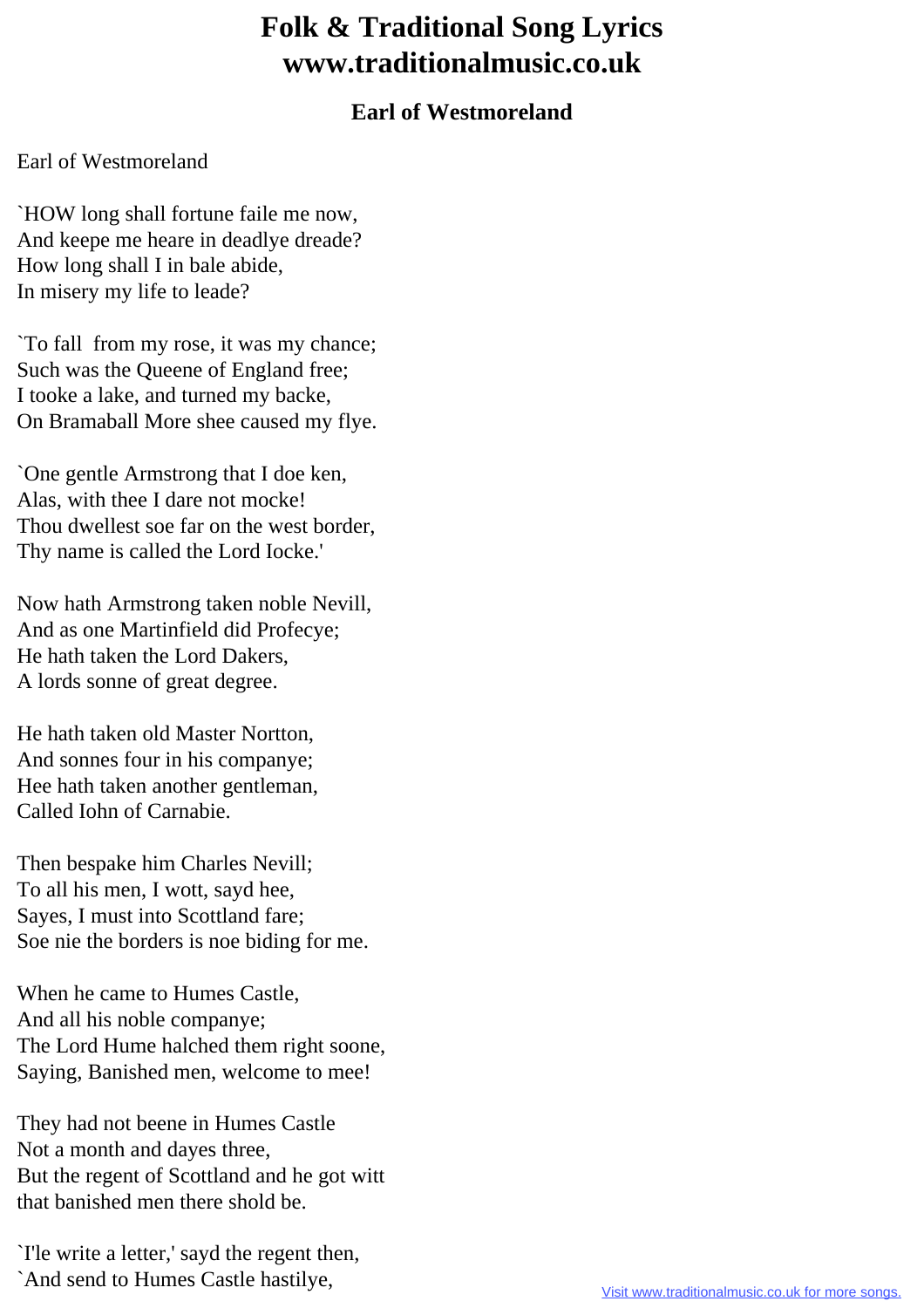To see whether Lord Hume wilbe soe good To bring the banished men vnto mee.

`that lord and I haue beene att deadlye fuyde, And hee and I cold neuer agree; Writting a letter, that will not serue; The banished men must not speake with me.

`But I will send for the garrison of Barwicke, that they will come all with speede, And with them will come a noble captaine, Which is called Captain Reade.'

Then the Lord Hume he got witt They wold seeke vnto Nevill, where he did lye; He tooke them out of the castle of Hume, And brought them into the castle of Camelye.

Then bespake him Charles Nevill, To all his men, I wott, spoke hee, Sayes, I must goe take a noble shippe, And wee'le be mariners vpon the sea.

I'le seeke out fortune where it doth lye; In Scottland there is noe byding for mee; Then the tooke leaue with fayre Scottland, For they are sealing vpon the sea.

They had not sayled vpon the sea Not one day and monthes three, But they were ware of a Noble shippe, that fiue topps bare all soe hye.

Then Nevill called to Martinfeeld, Sayd, Martinffeeld, come hither to mee; Some good councell, Martinfeeld, I pray thee giue it vnto mee.

Thou told me when I was in England fayre, Before that I did take the sea, Thou neuer sawst noe banner borne But thou wold ken it with thine eye.

Thou neuer saw noe man in the face, Iff thou had seene before with thine eye, But thou coldest haue kend the freind by thy foe, And then haue told it vnto mee.

Thou neuer heard noe speeche spoken,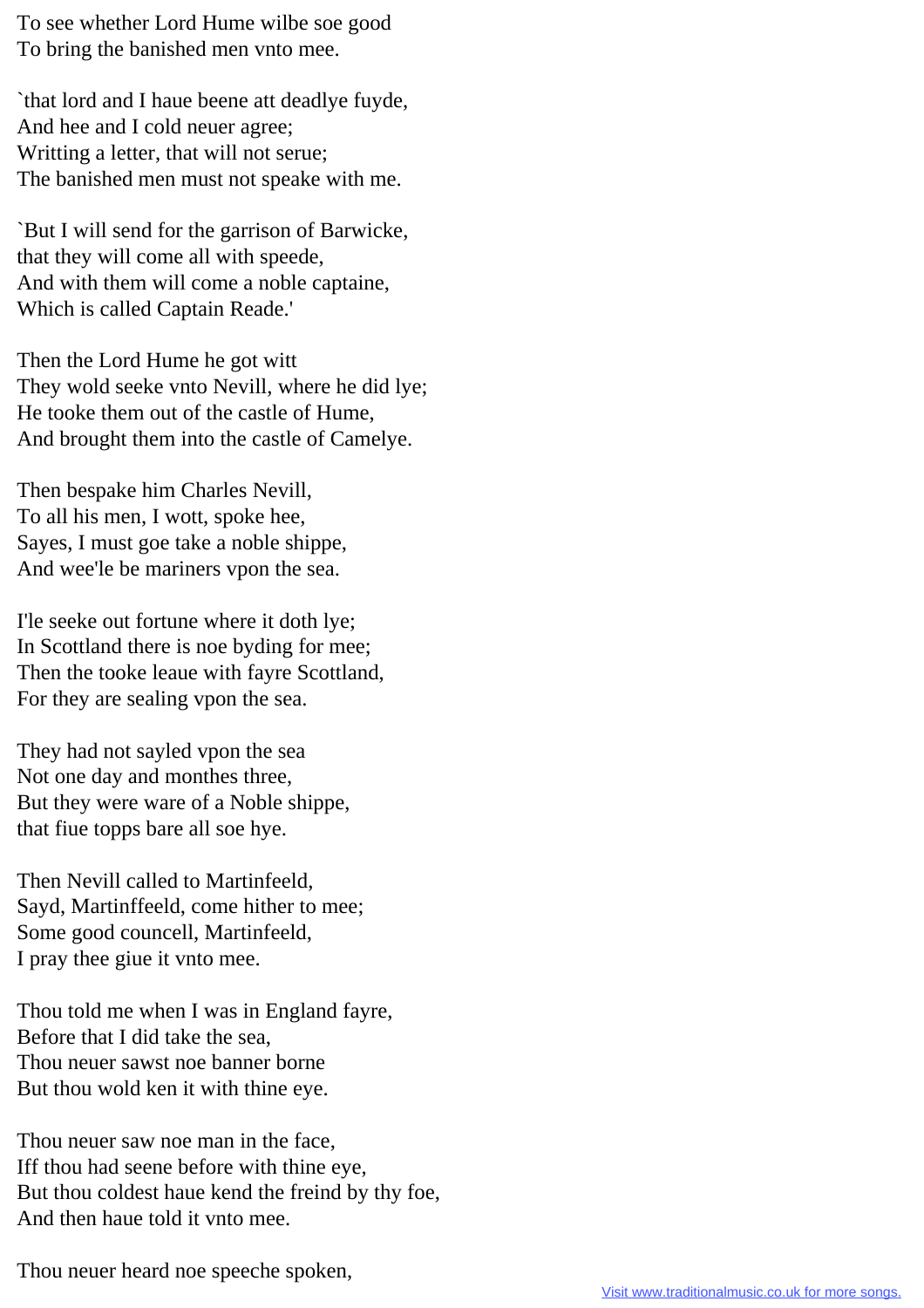Neither in Greeke nor Hebrewe, But thou coldest haue answered them in any language, And then haue told it vnto mee.

`Master, Master, see you yonder faire ancyent? Yonder is the serpent and the serpents head, The mould-warpe in the middest of itt, And itt all shines with gold soe redde.

`Yonder is Duke Iohn of Austria, A noble warryour on the sea, Whose dwelling is in Ciuill land, And many men, God wot, hath hee.'

Then bespake him Martinfeelde, To all his fellowes, I wot, said hee, Turne our noble shipp about, And that's a token that wee will flee.

`Thy councell is not good, Martinfeeld; Itt falleth not out fitting for mee; I rue the last time I turnd my backe; I did displease my prince and the countrye.'

Then bespake him noble Nevill, To all his men, I wott, sayd hee, Sett me vp my faire Dun Bull, With gilden hornes hee beares all soe hye.

And I will passe yonder noble Duke, By the leaue of mild Marye; For Yonder is the Duke of Austria, that trauells now vpon the sea.

And then bespake this noble Duke, Vnto his men then sayd hee, Yonder is sure some nobleman, Or else some youth that will not flee.

I will put out a pinace fayre, A harold of armes vpon the sea, And goe thy way to yonder noble shippe, And bring the Masters name to mee.

When the herald of armes came before noble Nevill, He fell downe low vpon his knee: `You must tell me true what is your name, And in what countrye your dwelling may bee.'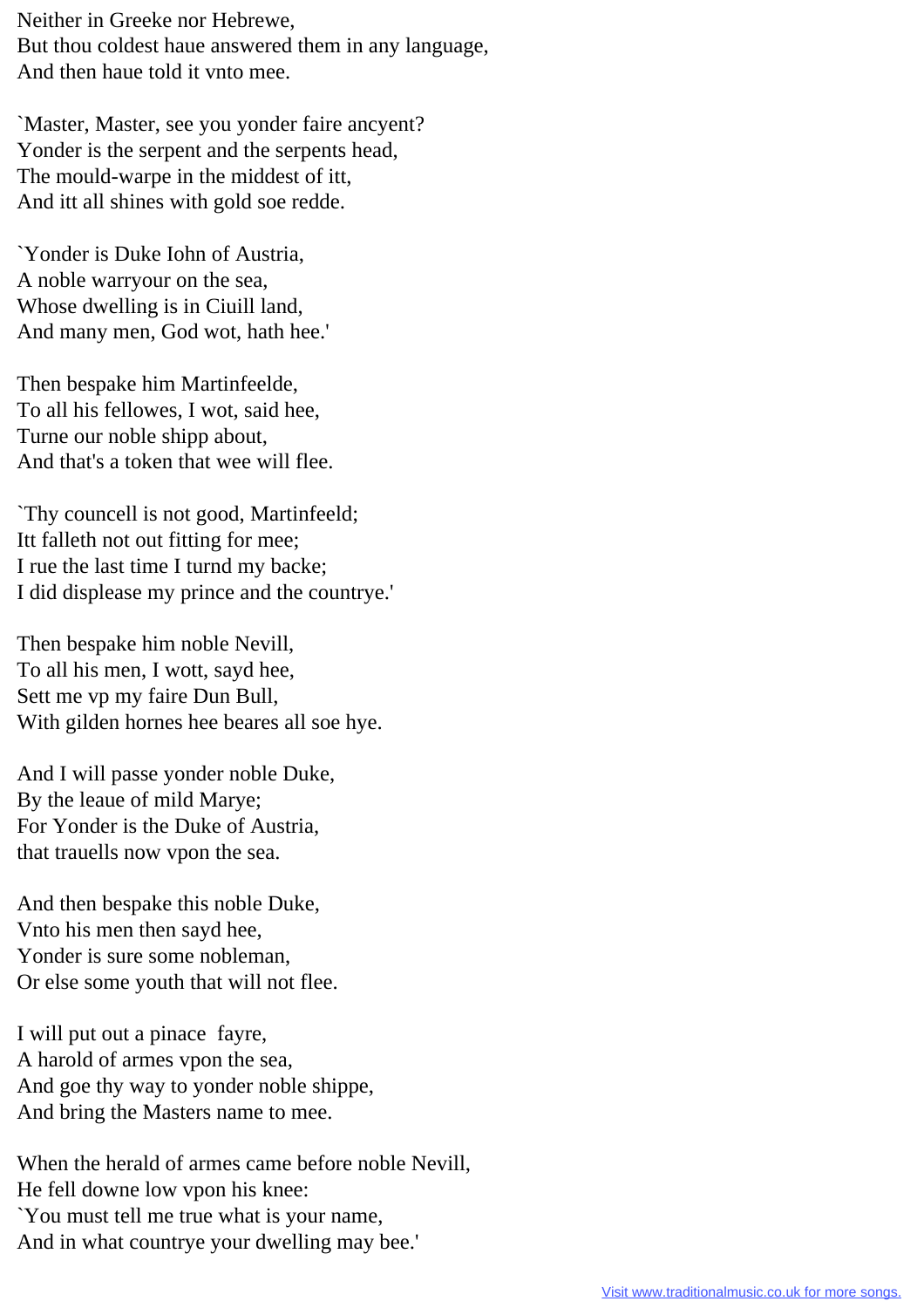`that will I not doe,' sayd noble Nevill, `By Mary mild, that mayden free, Except I first know the Masters name, And in what country his dwelling may bee.'

Then bespake the herald of armes, O that he spoke soe curteouslye! Duke Iohn of Austria is my Masters name, He will neuer lene it vpon the sea.

He hath beene in the citye of Rome, His dwelling is in Ciuillee: `Then wee are poore Brittons,' the Nevill can say, `Where wee trauell vpon the sea.

`And Charles Nevill itt is my name, I will neuer lene it vpon the sea; When I was att home in England faire, I was the Erle of Westmoreland,' sayd hee.

Then backe is gone this herald of armes Whereas this noble duke did lye; `Loe, yonder are poore Brittons,' can he say, `Where the trauell vpon the sea.

`And Charles Nevill is thier Masters name, He will neuer lene it vpon the sea; When he was at home in England fayre, He was the Erle of Westmoreland, said hee.'

Then bespake this noble duke, And euer he spake soe hastilye, And said, Goe backe to yonder noble-man, And bid him come and speake with me.

For I haue read in the Booke of Mable, There shold a Brittaine come ouer the sea, Charles Nevill with a childs voice: I pray God that it may be hee.

When these two nobles they didden meete, They halched eche other right curteouslye; Yett Nevill halched Iohn the sooner Because a banished man, alas! was hee.

`Call in your men,' sayd this noble duke,

- `Faine your men that I wold see;'
- `Euer alas!' said noble Nevill,
- `They are but a litle small companye.'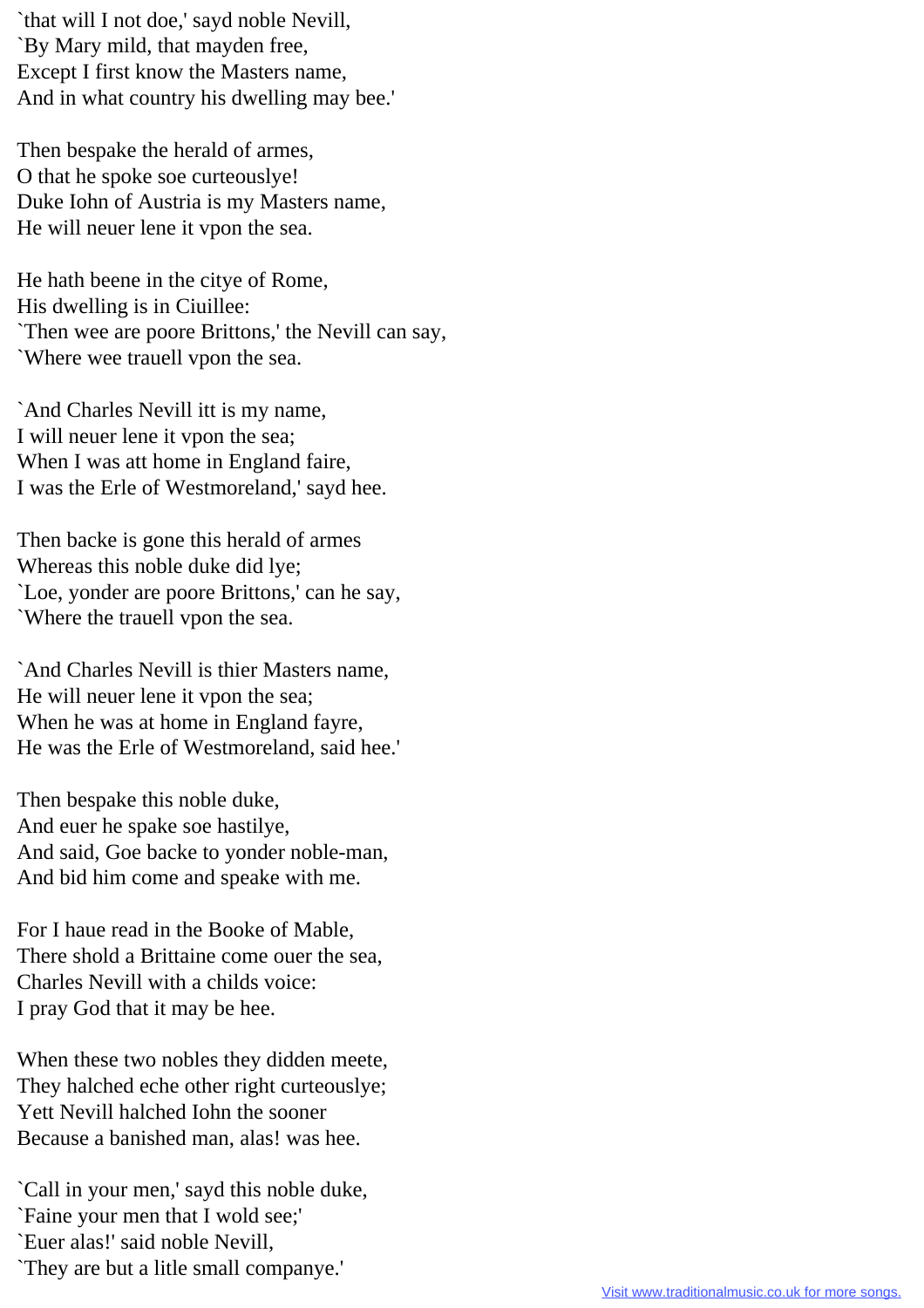First he called in Martinfield, that Martinffeeld that cold prophecye; He called in then Lord Dakers, A lords sonne of high degree.

Then called he in old Master Nortton, And sonnes four in his companye; He called in one other gentleman, Called Iohn of Carnabye.

`Loe! these be all my men,' said noble Nevill, `And all that's in my companye; When we were att home in England fayre, Our prince and wee cold not agree.'

Then bespake this noble duke: To try your manhood on the sea, Old Master Nortton shall goe ouer into France, And his sonnes four in his companye.

And my Lord Dakers shall goe over into france, There a captaine for to bee; And those two other gentlemen wold goe with him, And for to fare in his companye.

And you your-selfe shall goe into Ciuill land, And Marttinffeild that can prophecye; `that will I not doe,' sayd noble Nevill, `By Mary mild, that mayden free.

`For the haue knowen me in wele and woe, In neede, scarsnesse and pouertye; Before I'le part with the worst of them, I'le rather part with my liffe,' sayd hee.

And then bespake this noble duke, And euer he spake soe curteouslye; Sayes, You shall part with none of them, There is soe much manhood in your bodye.

Then these two noblemen labored together, Pleasantlye vpon the sea; Their landing was in Ciuill land, In Ciuilee that faire citye.

Three nights att this dukes Nevill did lye, And serued like a nobleman was hee; Then the duke made a supplication,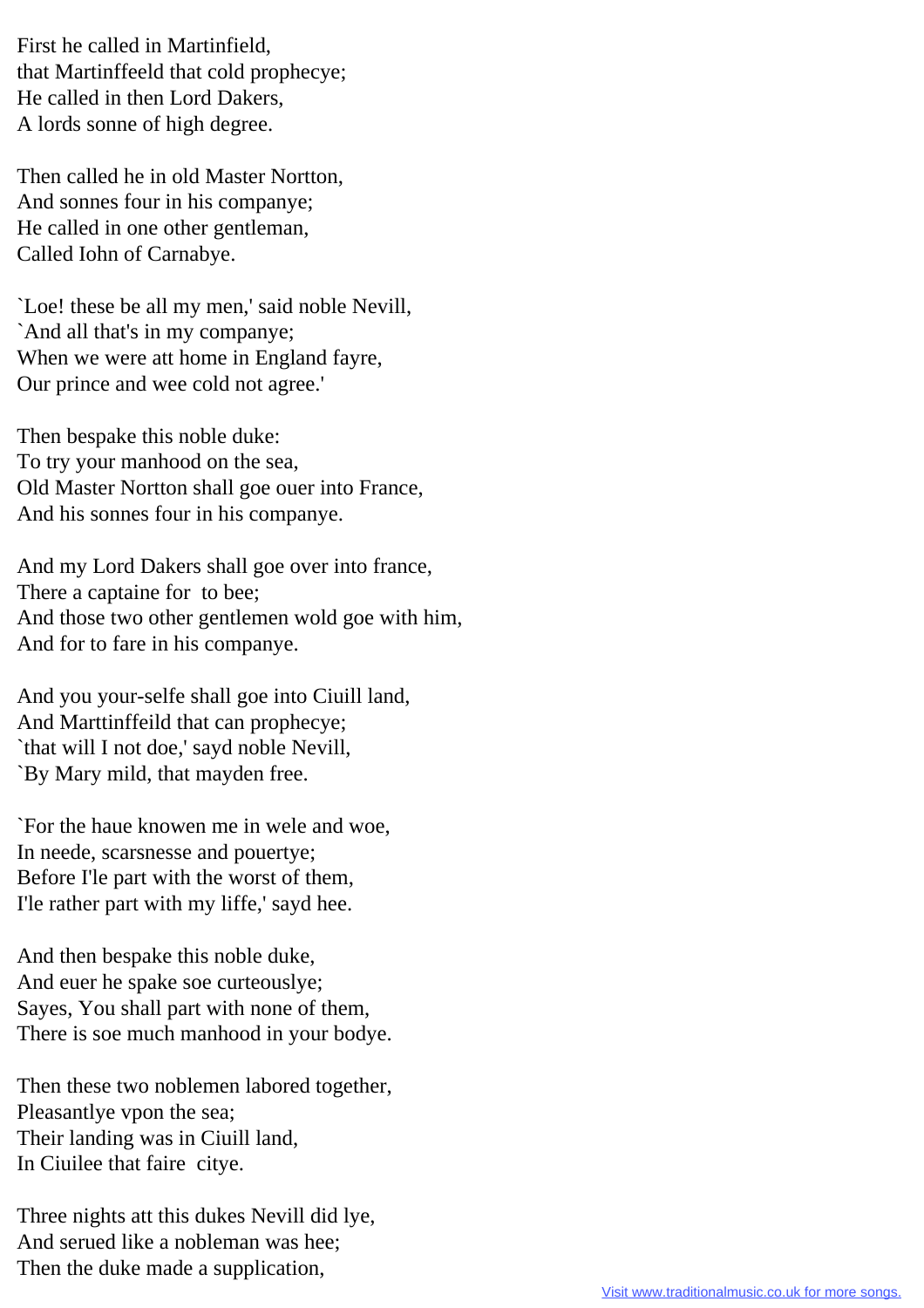And sent it to the queene of Ciuilee.

Saying, Such a man is your citye within, I mett him pleasantlye vpon the sea; He seemes to be a noble man, And captaine to your Grace he faine wold bee.

Then the queene sent for these noble men For to come into her companye; When Nevill came before the queene, Hee kneeled downe vpon his knee.

Shee tooke him vp by the lilly-white hand, Said, Welcome, my loirrd, hither to me; You must first tell me your name, And in what countrye thy dwelling may bee.

He said, Charles Nevill is my name; I will neuer lene it in noe countrye; When I was att home in England fayre, I was the Erle of Westmoreland trulye.

The queene made him captaine ouierr forty thousand, Watch and ward within Ciuill land to keepe, And for to warr against the heathen soldan, And for to helpe her in her neede.

When the heathen soldan he gott witt, In Barbarye where he did lye, Sainge, Such a man is in yonder citye within, And a bold venturer by sea is hee,

Then the heathen soldan made a letter, And sent it to the queene instantlye, And all that heard this letter reade Where it was rehersed in Ciuillee.

Saying, Haue you any man your land within Man to man dare fight with mee? And both our lands shalbe ioyned in one, And cristened lands they both shalbe.

Shee said, I haue noe man my land within Man to man dare fight with thee; But euery day thou shalt haue a battell, If it be for these weekes three.

All beheard him Charles Nevill, In his bedd where he did lye,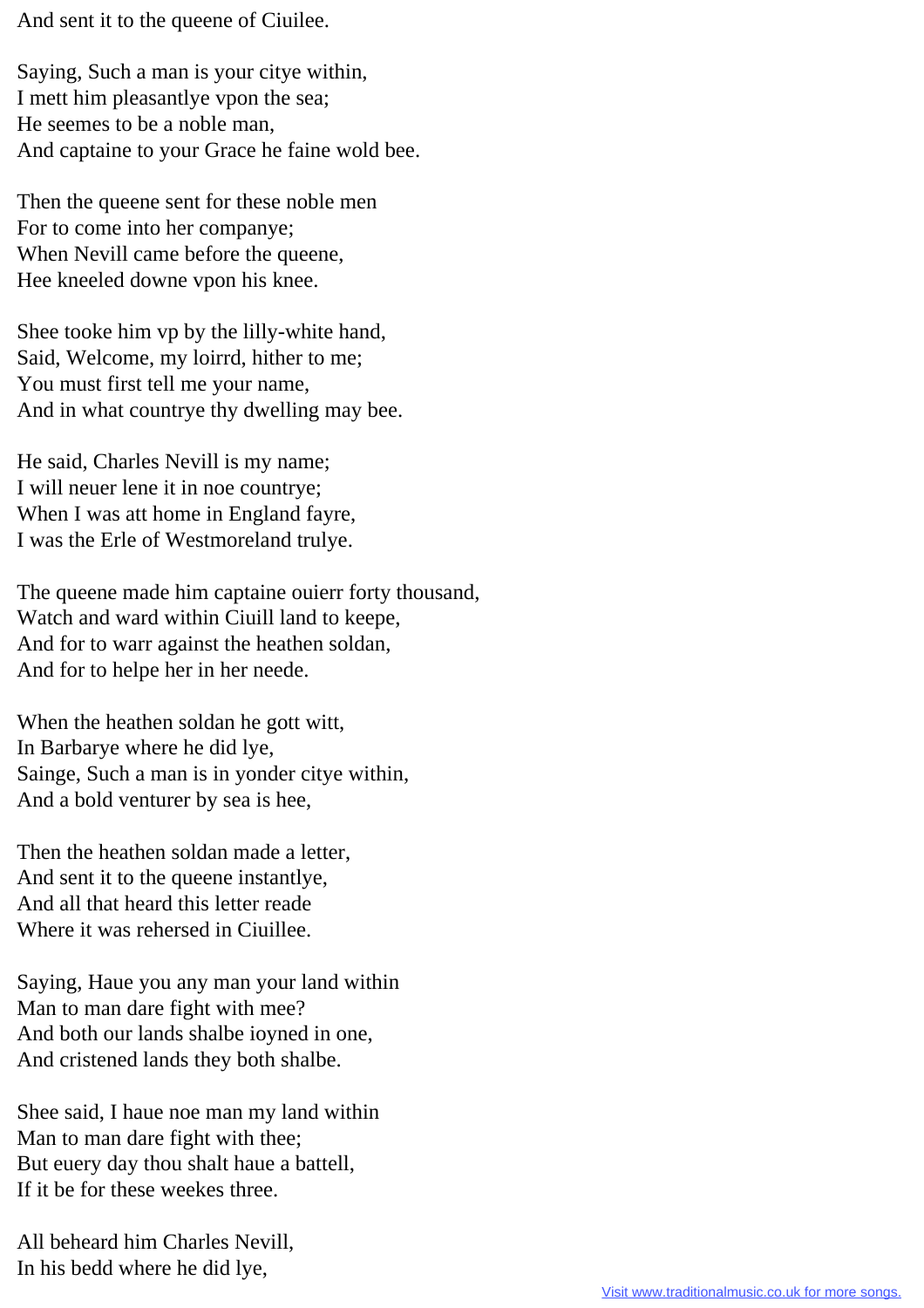And when he came the queene before, He fell downe low vpon his knee.

`Grant me a boone, my noble dame, For Chrissts loue that dyed on tree; for I will goe fight with yond heathen soldan, If you will bestowe the manhood on mee.'

Then bespake this curteous queene, And euierr shee spoke soe curteouslye: Though you be a banished man out of your realme, It is great pitye that thou shold dye.

Then bespake this noble duke, As hee stood hard by the queenes knee: As I haue read in the Booke of Mable, There shall a Brittone come ouer the sea,

And Charles Nevill shold be his name; But a childs voyce, I wott, hath hee, And if he be in Christendome; For hart and hand this man hath hee.

Then the queenes councell cast their heads together, . . . .

that Nevill shold fight with the heathen soldan that dwelt in the citye of Barbarye.

The battell and place appointed was In a fayre greene, hard by the sea, And they shood meete att the Headless Crosse, And there to fight right manfullye.

Then Nevill cald for the queenes ancient, And faine that ancient he wold see; The brought him forth the broken sword, With bloodye hands therein trulye.

The brought him forth the headless crosse, In that ancyent it was seene; `O this is a token,' sayd Martinfeeld, `that sore ouerthrowen this prince hath beene.

`O sett me vp my fayre Dun Bull, And trumpetts blow me farr and nee, Vntill I come within a mile of the Headlesse Crosse, that the Headlesse Crosse I may see.'

Then lighted downe noble Nevill,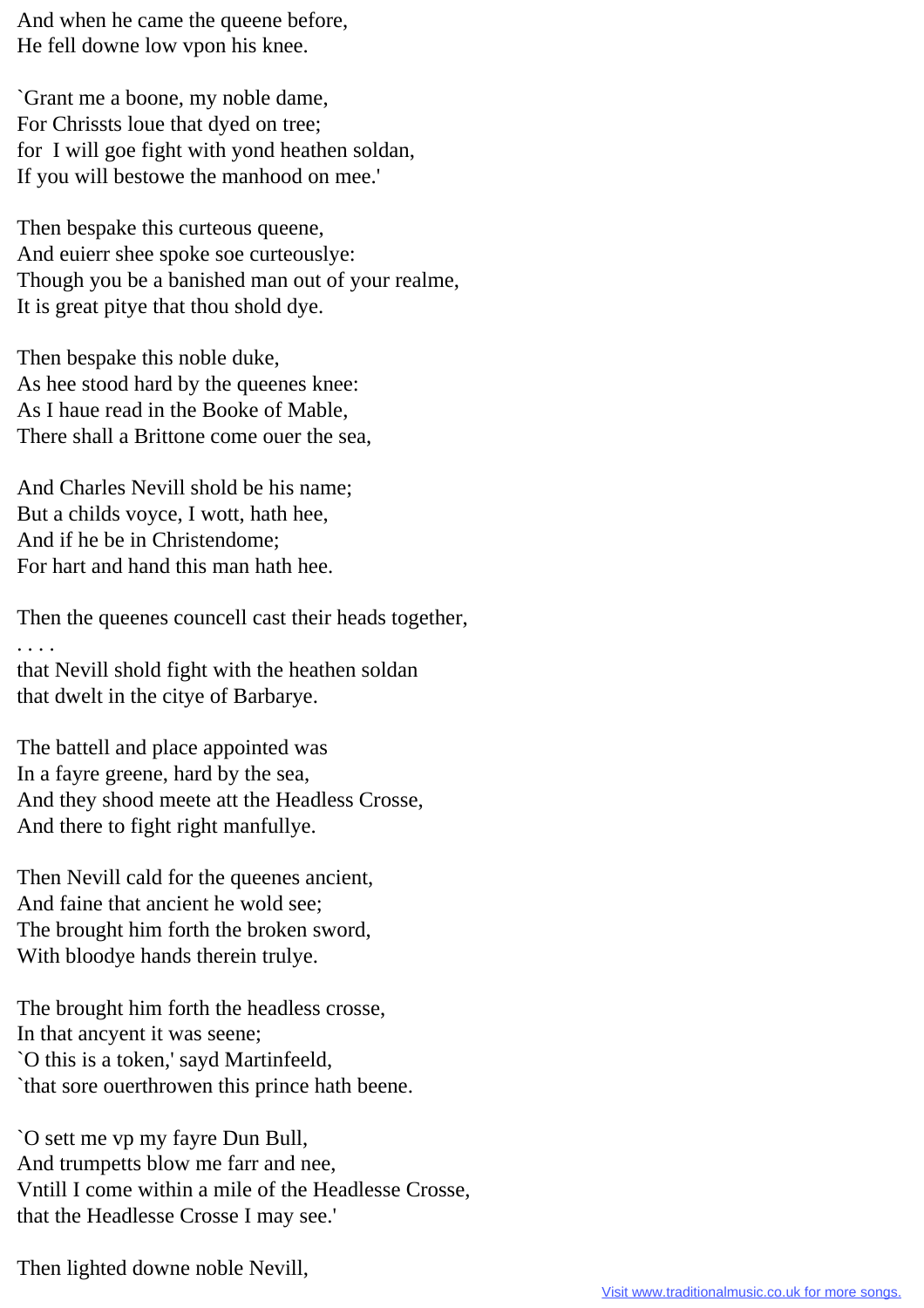And sayd, Marttinffeeld, come hither to me; Heere I make thee choice captain over my host Vntill againe I may thee see.

Then Nevill rode to the Headlesse Crosse, Wihirch stands soe fayre vpon the sea; There was he ware of the heathen soldan, Both fowle and vglye for to see.

Then the soldan began for to call; Twise he called lowd and hye, And sayd, What is this? Some kitchin boy that comes hither to fight with mee?

Then bespake him Charles Nevill, But a childs voice, I wott, had hee: `Thou spekest soe litle of Gods might, Much more lesse I doe care for thee.'

Att the first meeting that these two mett, The heathen soldan and the christen man, The broke their speares quite in sunder, And after that on foote did stand.

The next meeting that these two mett, The swapt together with swords soe fine; The fought together till they both swett, Of blowes that were both derf and dire.

They fought an houre in battell strong; The soldan marked Nevill with his eye; `There shall neuer man me ouercome Except it be Charles Nevill,' sayd hee.

Then Nevill he waxed bold, And cunning in fight, I wott, was hee; Euen att the gorgett of the soldans iacke He stroke his head of presentlye.

Then kneeled downe noble Nevill, And thanked God for his great grace, that he shold come soe farr into a strange land, To ouercome the soldan in place.

Hee tooke the head vpon his sword-poynt, And carryed it amongst his host soe fayre; When the saw the soldans head, They thanked God on their knees there.